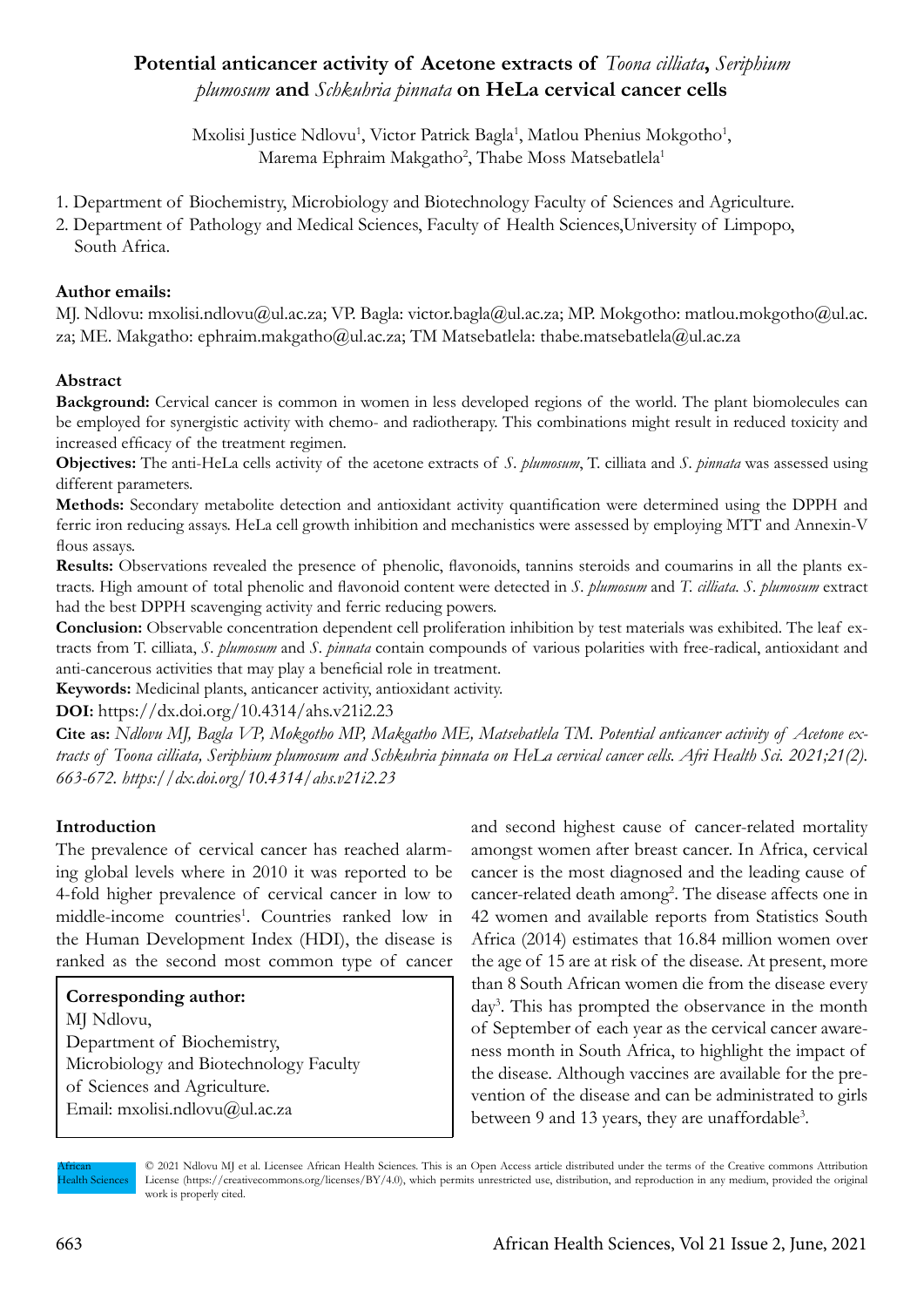Immunization has been considered to unlikely generate significant therapeutic effects for establishing antibody-mediated neutralization<sup>4</sup>. Therapeutic agents with fewer side effects can serve to bridge this gap. The plants under investigation were selected based on their traditional indication in the treatment of patients exhibiting symptoms of cervical cancer by traditional healers in Limpopo Province of South Africa. *T. cilliata* is reported to be used mostly on chronic dysentery, ulcer and blood complaints as a cardiotonic, antihelmintic and as an expectorant<sup>5</sup>. S. *pinnata* is used mainly for blood cleansing, malaria and urinary tract infections<sup>6</sup>, while *S. plumosum* is used mainly for heart problems, epilepsy and postural realignment<sup>7</sup>. The present study focused on the anti-proliferative effects of acetone extracts of selected medicinal plants on proliferation of a HeLa cancer cell line, antioxidant activity, secondary metabolites, phytochemical constituencies and apoptotic effects.

### **Materials and Methods**

#### **Plant collection and verification of leaves.**

*S. plumosum* and *S. pinnata* were collected from Mankweng and *T. cilliata* from Tzaneen in Limpopo province, South Africa. Plants were identified by the Larry Leach Herbarium, University of Limpopo and vouchered as *S. plumosum* (UNIN 121065), T. cilliata (UNIN 12331) and *S. pinnata* (UNIN 121066).

**Plant extracts preparation**. The leaves of the plants were dried in the dark at 250C for two weeks and grinded into fine powder (1g) which was exhaustively extracted using 10 ml of acetone8. The supernatants were filtered into pre-weighed glass vials. The quantity of plant materials extracted was determined and stored in air-tight glass vials in the dark until use. The dry plant extracts were reconstituted in dimethylsulphoxide (DMSO) (Sigma Aldrich, SA) for cell-based assays.

#### **Phytochemical profiling of plant material.**

Extracts of the selected plants were reconstituted in acetone (1 mg/ml) and spotted on aluminium backed thin layer chromatography plates (TLC) (Macherey-NEGEL, GMBH & CO.KG) for analysis. Each extract (10 µl) was loaded onto a TLC plate and developed in three different mobile phase viz: Chloroform: Ethyl acetate: Formic acid [CEF]  $10:8:2 \, (v/v/v)$  (intermediate polarity/acidic), Ethyl acetate: Methanol: Water [EMW] 10:1, 35:1  $(v/v/v)$  (polar/neutral) and Toluene: Ethanol: Ammonium hydroxide [TEA] 18:2:0.2  $(v/v/v)$ (non-polar/basic). The separated compounds were visualized under ultraviolet light at wavelengths of 254 and 360nm. The plates were sprayed with vanillin-sulphuric acid (0.1 g vanillin (sigma): 28 ml methanol) and heated at 1100C to visualize coloured bands on the plates.

### **Qualitative antioxidant analysis using DPPH**.

Thin layer chromatographic plates were prepared as described for in the previous section and sprayed with 0.2% of 2.2- 2, 2-diphenyl-1-picrylhydrazyl (DPPH) in methanol solution to detect the presence of compounds with antioxidant activity. A positive result was represented by the presence of yellow bands on a purple background and scanned using a scanner (CanoScan Lide  $700F$ <sup>9</sup>.

## **Quantitative antioxidant activity assay (DPPH assay)**

The plant extracts were tested for scavenging activity using quantitative methods as described by $10$ . Thin layer chromatography (TLC) plates were used to separate compounds of the extracts with antioxidant activity. The 2, 2- diphenyl-1-picrylhydrazyl (DPPH) indicator, was sprayed on the plates to assist in viewing the antioxidant compounds. The quantitative method was performed using micro-titer plates, where 100 µl of each plant extract was serially diluted with water and was tested for antioxidant activity at various concentrations. DPPH  $(100 \mu l)$  was added into the wells after dilution. Ascorbic acid (vitamin C) was used as positive control and absorbance was read at 540 nm using M8500 UV-Visible spectrophotometer made in China.

**Qualitative screening of various phytochemical constituencies from the selected medicinal plants** Phenols. The presence of phenols was indicated by a blueish and greenish colour change after additional of test material and distilled water $11$ .

**Tannins.** After the addition of the plant extract and distilled water as well as ferric chloride, the presence of a greenish-black colour was indicative of tannins<sup>12</sup>.

**Flavonoids.** Flavonoids tested positive due a yellow colour after adding the test material, ammonia solution and concentrated H2SO413.

**Steroids.** The Salkowski's test was used<sup>14</sup>.

Coumarins. A total volume of 2 ml of the extract was mixed with 3 ml of NaOH (10%), a yellow coloration was observed to draw an inference, indicating the presence of coumarins<sup>15</sup>.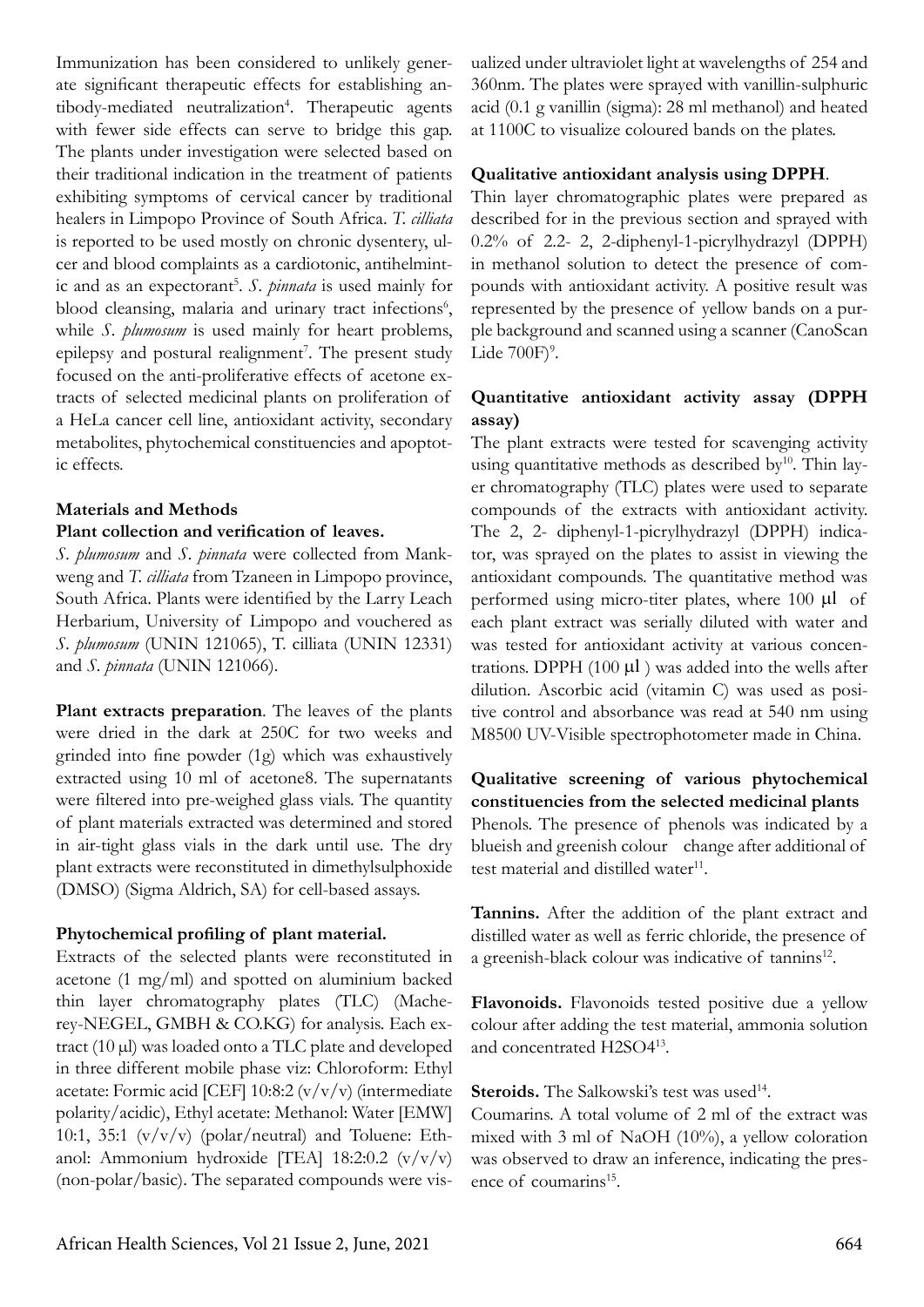### **Determination of total phenolic content.**

The total phenolics in extracts was determined spectrophotometrically using Folin-Ciocalteu`s phenol reagent. Garlic acid was used as a standard and the total phenolics were expressed as  $mg/g$  gallic acid equivalence (GAE). Concentration of 0.01, 0.02, 0.03 0.04 and 0.05 mg/ml of gallic acid were prepared in methanol. Concentration of 0.1 and 1mg/ml of plant extracts were also prepared in methanol and 0.5ml of each sample were introduced into the test tubes and mixed with 2.5 ml of a 10- fold dilute Folin- Ciocalteu reagent and 2 ml of 7.5% sodium carbonate. The tubes were covered with parafilm and allowed to stand for 30 minutes at 250C before the absorbance was read at 760 nm using (Beckman Coulter DU® 730 and Life Science UV-Visible spectrophotometer). All determinations were performed in triplicate. Folin-Ciocalteu reagent being using sensitive to reducing compounds including polyphenols produce a blue color upon reaction which was measured spectrophotometric<sup>16</sup>. (Beckman Coulter DU® 730 and Life Science UV-Visible spectrophotometers was used) South Africa.

**Determination of total flavonoids.** The presence of flavonoids in the plant extracts was determined using aluminium chloride colorimetric assay as described by17. Volume of 1 ml of plant extract was mixed with 4 ml of distilled water and subsequently with 0.30 ml of a NaNO2 solution (10%). After 5 minutes, 0.30 ml solution AICI3 (10%) was added followed by 2 ml of 1% NaOH solution to the mixture. Immediately, the mixture was thoroughly mixed and absorbance was determined at 510 nm versus the blank using T60 UV- Visible spectrophotometer (Roche, S.A). Standard curve of quercetin was prepared (0-12 mg/ml) and the results were expressed as quercetin equivalents (mg quercetin/ gm dried extract).

**Cell culture.** An immortalised human cell line (HeLa) was used in this study (ATCC® CCL-2™, Rockville, USA). The cells were cultured and maintained in RPMI media (Lonza, BioWhittaker®), supplemented with 10% foetal bovine serum (Hyclone, Thermo Scientific) at 37°C, in an atmosphere of 5%  $CO_2$  in a humidified incubator (Heracell 150i  $\text{CO}_2$  incubator, Thermo Scientific)

# **Determination of the effects of plant extracts on HeLa cell proliferation using the MTT assay.**

HeLa cells were seeded in 96 well tissue culture plates at a density of 2 x 104 cells/ml and treated with various concentrations  $(50 - 1000\mu\text{g/ml})$  of extract for 24 hours. After 24 hours of incubation, MTT solution (2.5 mg/ml) was added to each well (20 ml). The cells were incubated for a further 4 hours at 37˚C, and the supernatant was removed. The pallet was then dissolved by addition of 100 µl of DMSO. The antiproliferative activity of extracts was determined following the conversion of tetrazolium by the enzyme dehydrogenase to purple formazan19 which directly represent the number of viable cells. The absorbance was measured at 560 nm using a Glomax microtiter plate (Promega, U.S.A). Actinomycin D was used as positive control while untreated cells where used as negative control. Percent cell viability was calculated using the formula: Percentage viability =  $(A490nm \text{ of sample}) \times 100$ /  $(A490nm \text{ of}$ control)

## **Determination of apoptotic activity effects of the selected plant extracts on HeLa cells.**

The cells were seeded over a cover slip and put inside a six well plate for 24 hours. The cells were then treated and incubated for 24 hours in a CO2 incubator. The slips were washed followed by addition of paraformaldehyde and incubated for 30 minutes. After incubation it was followed by a washing step and addition of Annexin V FICT solutions for 30 minutes. This was followed by viewing under fluorescent of X60 magnification with Nixon Ti- E inverted microscope (Nikon Japan) using different excitations.

### **Results**

Extraction yield, TLC profile and qualitative antioxidant activity of acetone leaf extracts. The plant leaf materials (10 g) exhaustively extracted using 100 ml of acetone yielded 0,0432g for *S. plumosum*, *T. cilliata* (0,1786g) and *S. pinnata* (0,0295g). A representative fingerprint profile of the three acetone extracts in the eluent system (CEF) that best separated compounds with antioxidant activity is presented (figure 1). Antioxidant activity profile show *S. plumosum* to contain more compounds with antioxidant activity as compared to the other two plant extracts (figure 1B).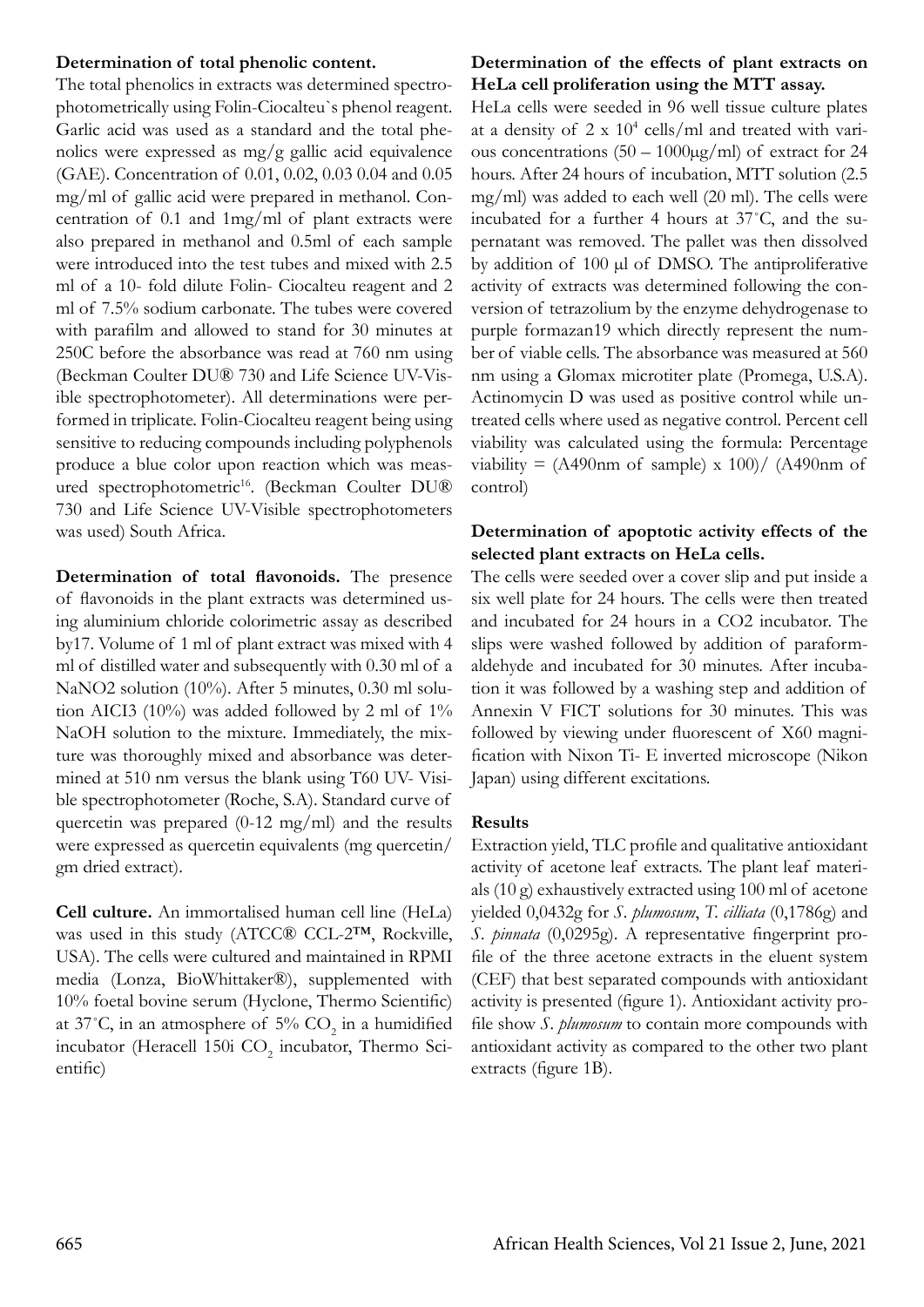

Figure 1: Thin layer chromatograms of acetone leaf extracts obtained from span style="fontfamily:Arial; font-style:italic">S. *plumosum* (S)*, S. pinnata* (SC) and *T. cilliata* (T) developed in CEF as mobile phases. The chromatograms were sprayed with vanillin/H<sub>2</sub>SO<sub>4</sub> (A) and DPPH for detection of antioxidant compounds (B).

Evaluating the presence of secondary metabolites in the acetone extracts of the selected medicinal plants

**Table 1**: Types of secondary metabolites detected in the acetone leaf extracts of *S. plumosum, S. pinnata* and *T. cilliata* using chemical methods.

|                              | <b>Type of extract</b> |      |       |
|------------------------------|------------------------|------|-------|
| <b>Secondary metabolites</b> | c                      | SC   |       |
| Phenolics                    | $\pm$                  | +    |       |
| Flavonoids                   | $^{+}$                 | $^+$ | $^+$  |
| Tannins                      | $^+$                   | $^+$ |       |
| Coumarins                    | $^{+}$                 | $^+$ | $\pm$ |
| Steroids                     | ┿                      |      |       |

Keynote: (+) presence; (-) absence; *S. plumosum* (S), *S. pinnata* (SC), *T.cilliata* (T).

# **Determination of Phenolic contents of the acetone extracts of the selected medicinal plants**

The total phenolics in extracts were determined (figure

2) using Garlic acid as a standard and expressed as mg/ ml gallic equivalence (GAE).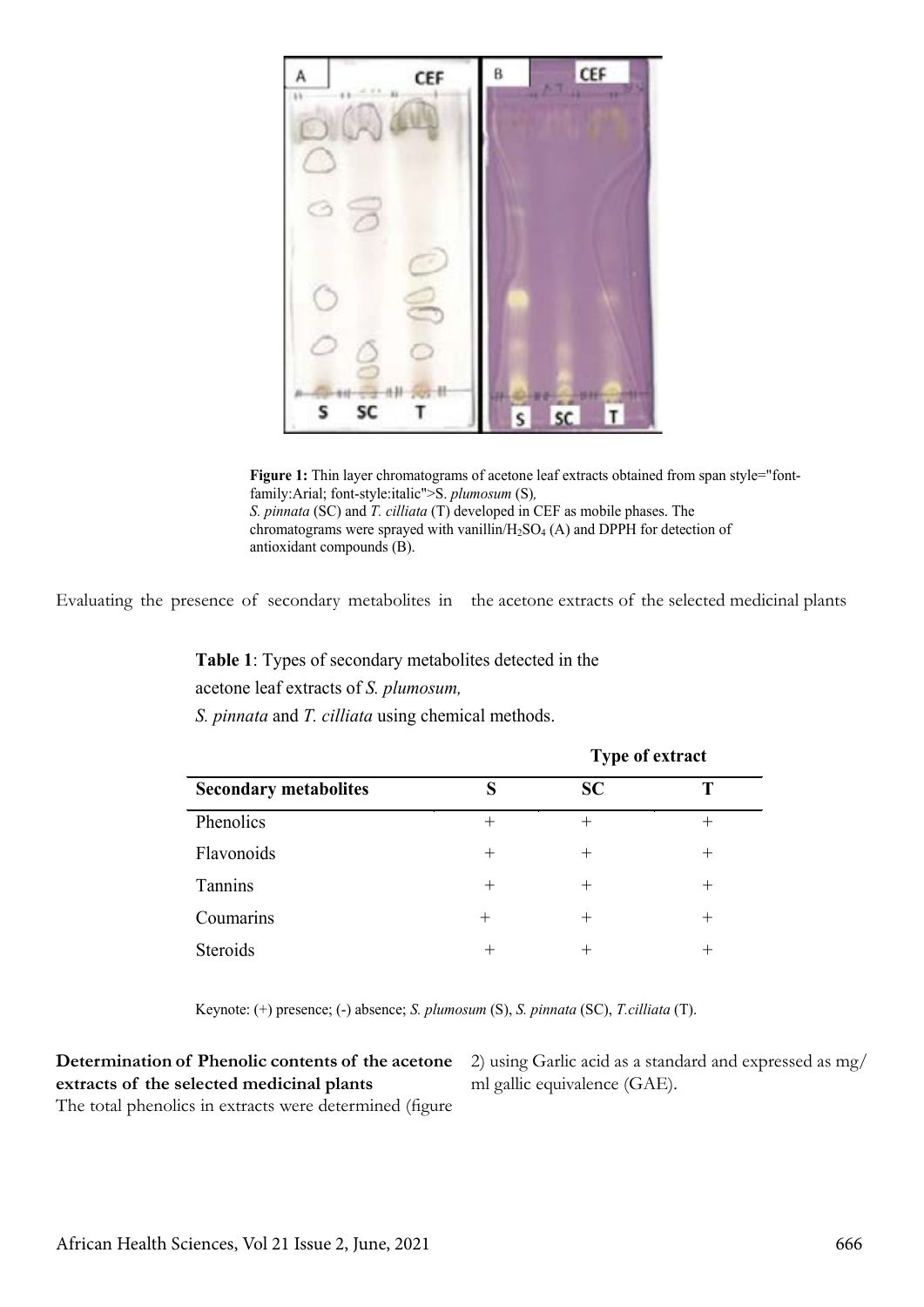

**Determination of total flavonoids contents of the acetone extracts of the selected medicinal plants** The flavonoid content of extracts was measured by the aluminum chloride colorimetric assay (figure 3).



**Figure 3:** Total flavonoids content

Cell proliferation determination of the acetone leaf extracts of the selected medicinal plants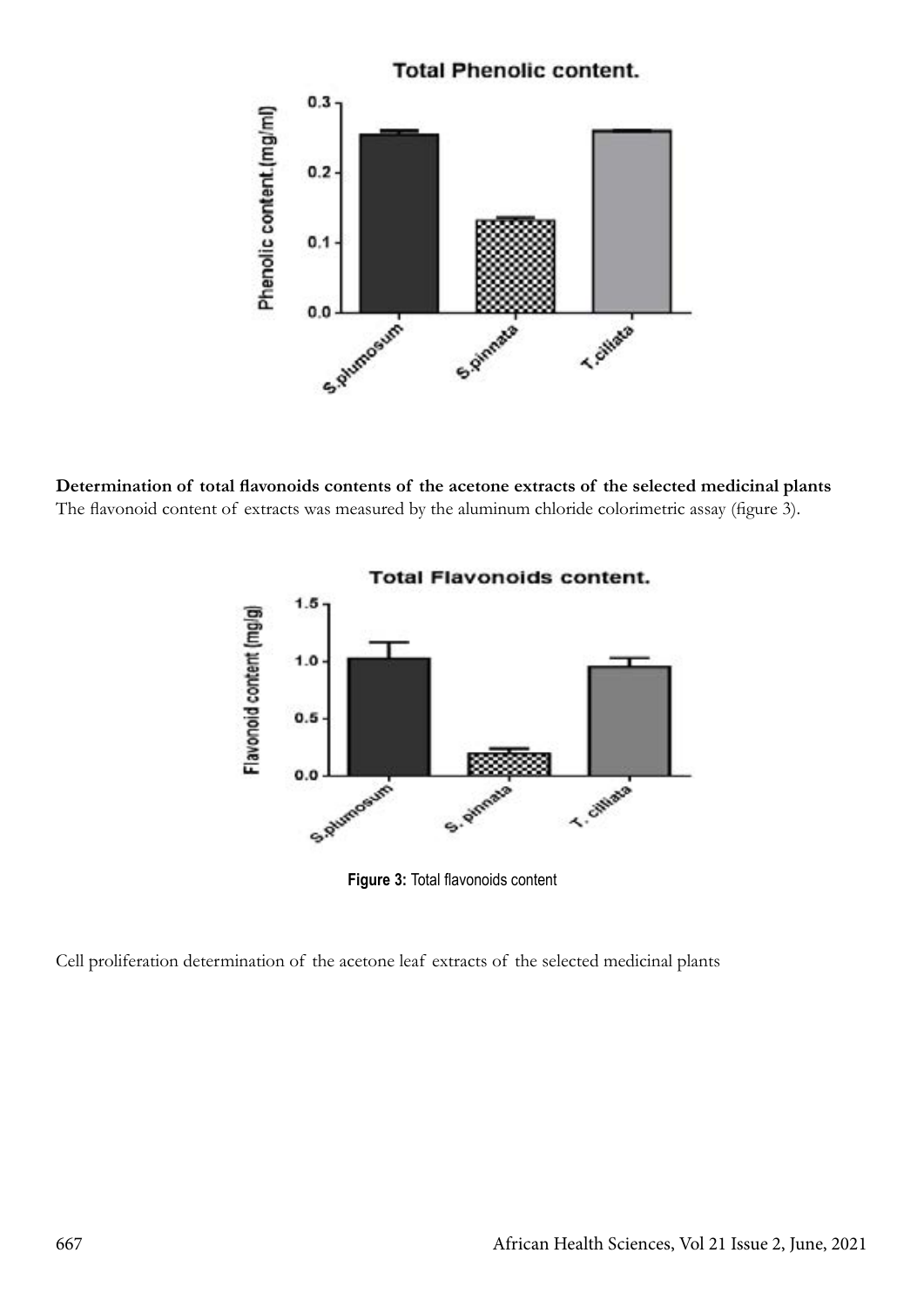

**Figure 4**: Cytotoxicity effects of *S. plumosum* acetone leaf extract. HeLa cells at a density of  $1x \frac{10^6}{x}$  were incubated for 24 hours and treated with different concentrations ranges of 50 µg/ml - 1000 µg/ml. The results are presented as ± SEM from triplicate of three independent experiments. \*ActD stands for Actinomycin D.



**Cytotoxicity Assay** 

*T. cilliata* concentrations (µg/ml)

**Figure 5:** Cytotoxicity effects of *T. cilliata* acetone leaf extract. HeLa cells at a density of  $1x 10^6$  were incubated for 24 hours and treated with different concentrations ranges of 50 µg/ml - 1000 µg/ml. The results are presented as ± SEM from triplicate of three independent experiments. \*ActD stands for Actinomycin D.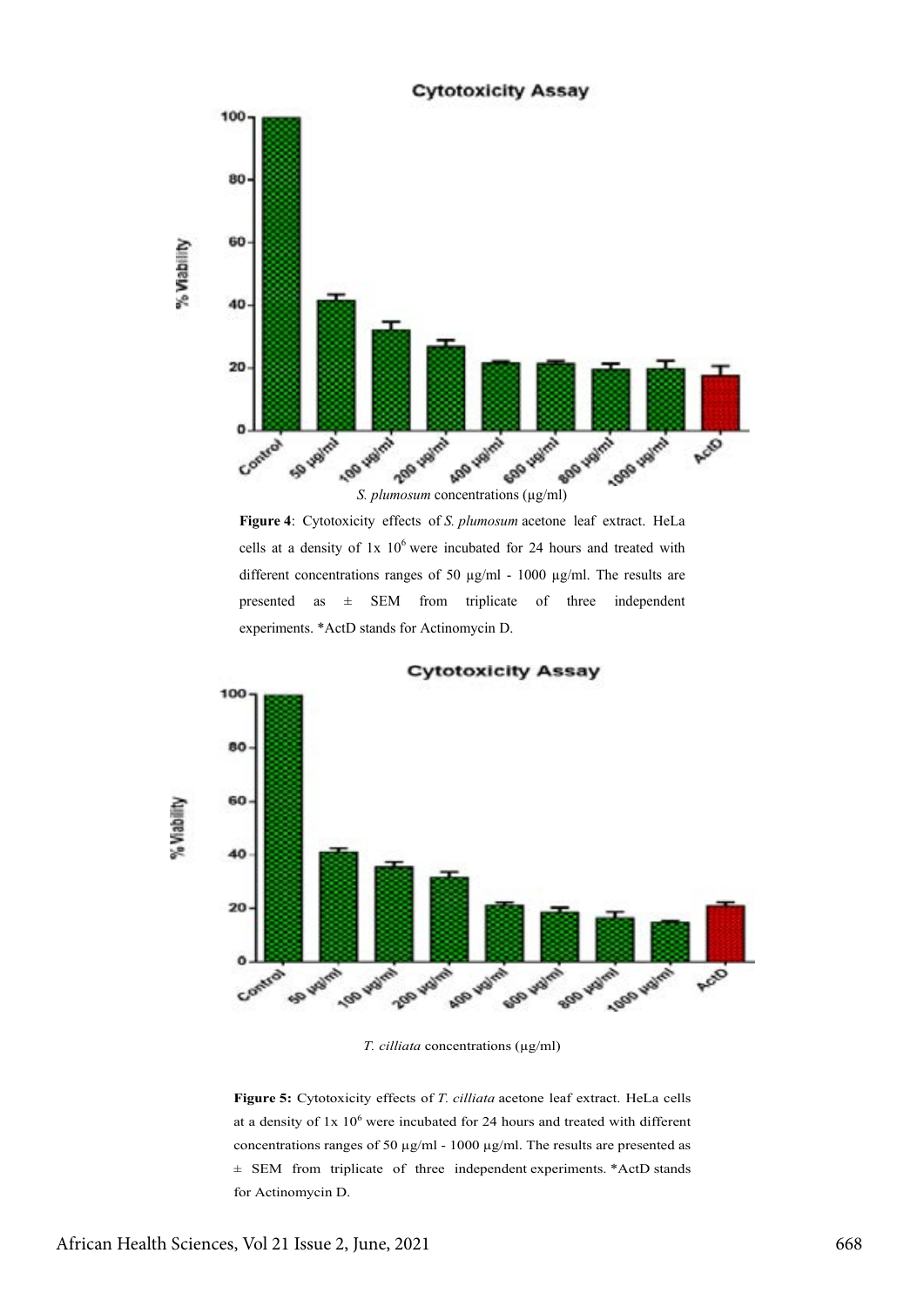

*S. pinnata* concentrations (µg/ml)

**Figure 6**: Cytotoxicity effects of *S. pinnata* acetone leaf extract. HeLa cells at a density of  $1x 10^6$  were incubated for 24 hours and treated with different concentrations ranges of 50 µg/ml - 1000 µg/ml. The results are presented as ± SEM from triplicate of three independent experiments. \*ActD stands for Actinomycin D.

# **Determination of apoptotic effects of the selected plant extracts.**

Annexin-V and PI apoptosis detection assay was used

to test for the ability of the acetone leaf extracts of *S. plumosum*, *T. cilliata* and *S. pinnata* to induce apoptosis (figure 7, 8 and 9).



**Figure 7:** Apoptotic effects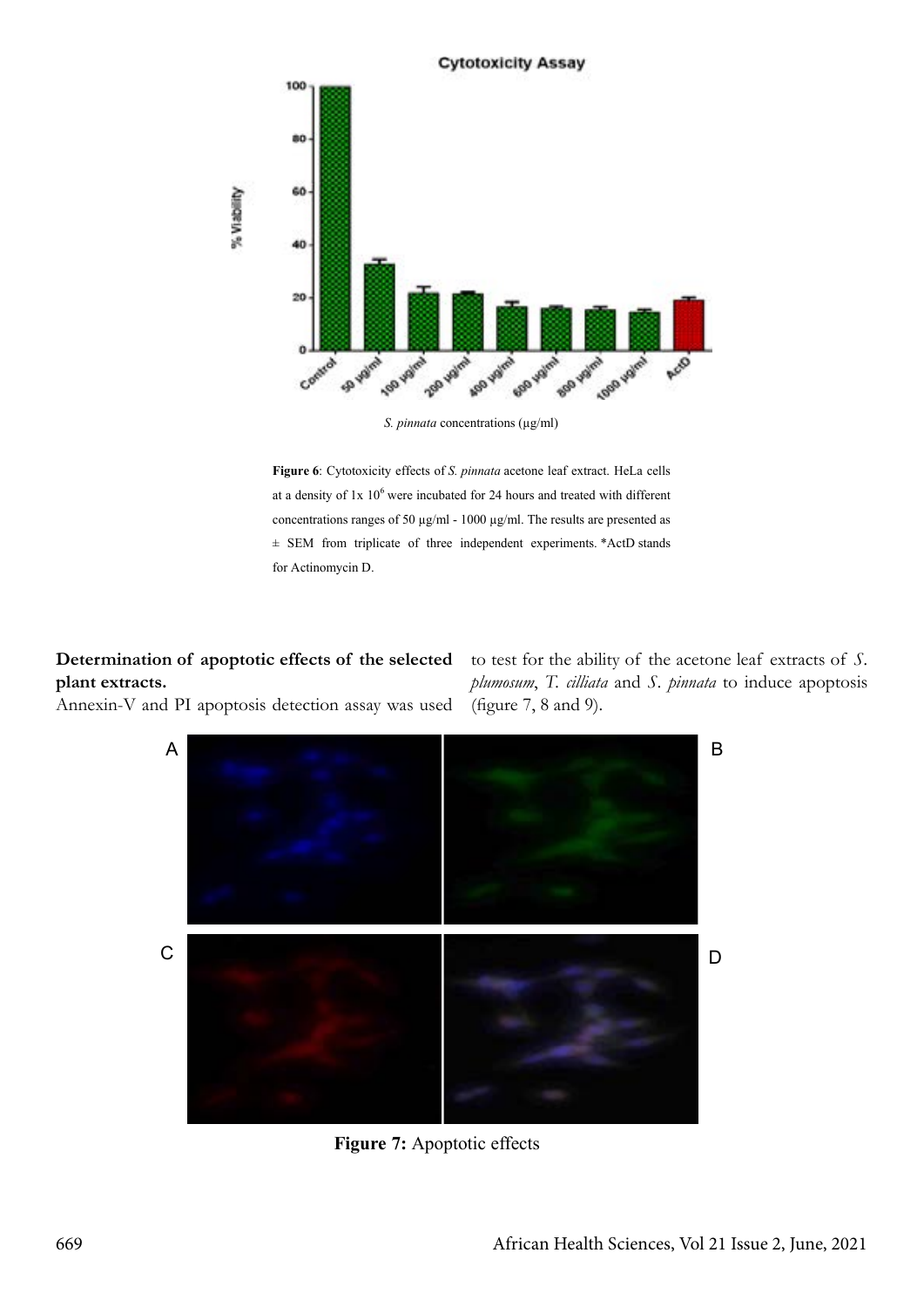

 **Figure 8**: Apoptotic effects of *T. cilliata* acetone leaf extract. Cells were cultured

at a density of  $6x10^6$  cells/ml, on coverslip inmicropetridishes. **(A)** represents a slide incubated with 2 phenylindole (DAPI), **(B)** represents a slide incubated after  $\alpha$  phenymhone (DAF1), (b) represents a since includated are attended and  $\alpha$  and  $\alpha$  shows the flipping of phosphatidylserine, (C) represents the disintegrated nucleus after the movement of annexin V into the cell and  $(D)$  represents the slide after overlaying with all the colours. nts a slide incubated with  $4^{\circ}$ , 6-diamidino-2- $\mu$  phenomenon conducts.  $\sum_{i=1}^{n}$  phenomenon slide include  $\sum_{i=1}^{n}$  represents a slide include  $\sum_{i=1}^{n}$  represents a slide include  $\sum_{i=1}^{n}$  represents a slide in  $\sum_{i=1}^{n}$  represents a slide of  $\sum_{i=1}^{n}$  represents a slide of



**Figure 9:** Apoptotic effects **Figure 9:** Apoptotic effects

#### **Discussion**

Cervical cancer is one of the detrimental and life-threatening female cancers with its early stages being cured with surgery and a combination of chemotherapy (cisplatinum) and radiation therapy. Thus, treatment that is effective, less toxic, affordable is desirable. Thus, the current study was therefore aimed at evaluating the extracts of the selected plants to induce apoptosis. Acetone was the choice in this study due to its ability to extract both polar and non-polar constituents.

Phytochemical analysis of the plant extracts revealed the presence of phenolics, flavonoids, tannins, steroids and coumarins in all the plants. Phenolic compounds are one of the largest and common groups of plant metabolites<sup>18</sup>. They have important biological properties such as anti-carcinogenic, anti-inflammatory, as well as the inhibition of the angiogenesis process<sup>19</sup>. All the plants tested positive for phenols which exhibit antioxidant and antiproliferative tumor effects whereas ethanolic extracts of *S. pinnata* have been reported to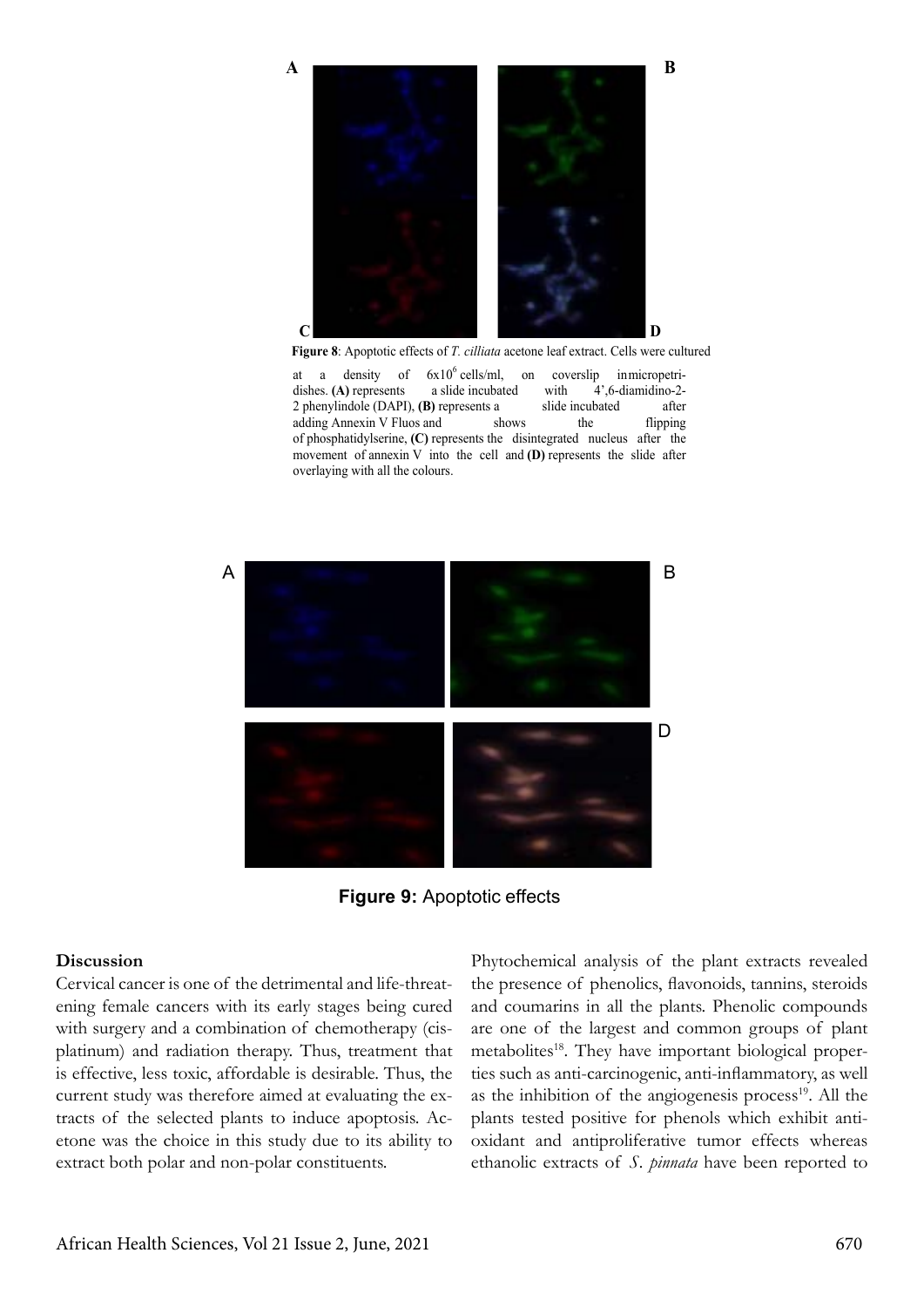exhibit anticancer activity against a human colon cancer cell line (Caco-2)<sup>20</sup>. Flavonoids have been reported for playing an important role in preventing carcinogenesis through anti-proliferation, anti-oxidation and apoptosis activity in various cancer cell lines<sup>21</sup>, Tannic acid possible application versatility not only in cancer prophylaxis, as was initially thought, but also in adjuvant cancer therapy was also reported<sup>22</sup>. With steroids there was increasing research attention through investigating the novel theapeutic potential of steroidal cardiac glycosides in the past decade<sup>23</sup>. Curcumin has also been reported to have anti-cancer activity in both non-small cell lung and small cell lung cancer<sup>24</sup>. On the other hand, this study represents the first report of the anticancer activity of *T. cilliata* and *S. plumosum*. The detected phytochemical compounds contained in these plants have immersed bioactive activities and can be considered to be valuable reservoir of bioactive compounds of a high medicinal good.

These compounds, however, still need to be isolated and identified. The ferric reducing antioxidant power assay also showed an increase in percentage ferric iron reduction with increase in the concentration of the extracts and the positive control. This finding, furthermore, supported the antioxidant activities of the plant extracts. Toxicological studies were conducted on the plants to examine the toxicity profiles of these plant extract constituents to produce safe and less toxic new drugs.

Determination of apoptotic effects of the acetone leaf extracts was performed against cervical cancer HeLa cells. The method used in this study, is based on the degradation of the nucleus, condensation of the chromatin and flipping of the cell membrane<sup>24</sup>. Following treatment of cells with 400 µg/ml of the different plant extracts, the cells were shown to have undergone apoptosis, this concentration was chosen because it was almost the intermediate of the highest concentration. The heavily stained nucleus in (A) represents the nuclei considered to have the abnormal phenotypSec. hoAlasrOdneed, u37c5eGdreferonbmrietrhDerivfieg, uCrhearslo, tSte.svpilllue,mVAo,s2u2m901showed to have the highest concentration of the stain followed by *T. cilliata* and lastly *S. pinnata* which shows that it induced more cytotoxicity effects against the cell line.

Propidium iodide is a cell permeant fluorochrome that stains the DNA and is used to identify the mode of cell death and phase of apoptosis pictures (B). The Annexin V- FITC green fluorescence is used to identify the

mode of cell death through flipping of the membrane. The fluorescence intensity in (figure 7, 8 and 9) represent the phase and amount of cell undergoing apoptosis. The higher red fluorescence represents cell death through the disintegrations of the nucleus after the movement of annexin V into the cell, while (D) represents fluorescence after overlaying all the three images. After overlaying the images, cells displaying simultaneous reddish nuclear and a greenish membrane fluorescence, represent cells that have undergone apoptosis<sup>20</sup>. Apoptosis is important since it does not promote continuous growth of cells that finally leads to cancer.

## **Conclusion**

All leaf extracts were shown to contain various phytochemical constituents. S. plumosum showed more antioxidant activity as compared to the other extracts. All leaf extracts were shown to contain secondary metabolites such as Phenolics, flavonoids, tannins, steroids and coumarins. All the plant extracts were cytotoxic to HeLa cells. Studies will be ongoing to determine the effect of the extracts on the expression underlying mechanisms in cervical cancer progression with the aim of identifying therapeutic principles contained in the extracts for the treatment of cervical cancer.

### **Conflicts of interest**

There is no conflict of interest.

# **Funding**

Research reported in this publication was supported by Thuthuka funding awarded to Matlou P. Mokgotho, and the University of Limpopo.

### **References**

1. Bruni L, Diaz M, Castellsagué X, Ferrer E, Bosch FX, de Sanjosé S. (2010). Cervical human papillomavirus prevalence in 5 continents: Meta-analysis of 1 million women with normal cytological findings. *Journal of Infectious Diseases*. 202: 1789-1799.

2. Bray F, Ren JS, Masuyer E, Ferlay J. (2013). Global estimates of cancer prevalence for 27 sites in the adult population in 2008. *International Journal of Cancer*. 132: 1133–1145.

3. Botha, M. H. and Dochez, C. (2012). Introducing human papillomavirus vaccines into the health system in South Africa. *Vaccine*. 30: 28 - 34.

4. Roden, B. S. R, Ling, M. and WU, C. T. (2004). Vaccination to Prevent and Treat Cervical Cancer. *Perspectives in Pathology*. 35: 971 - 982.

5. Katende, B., Birnie A. and Tengnas B. (1995). Use-